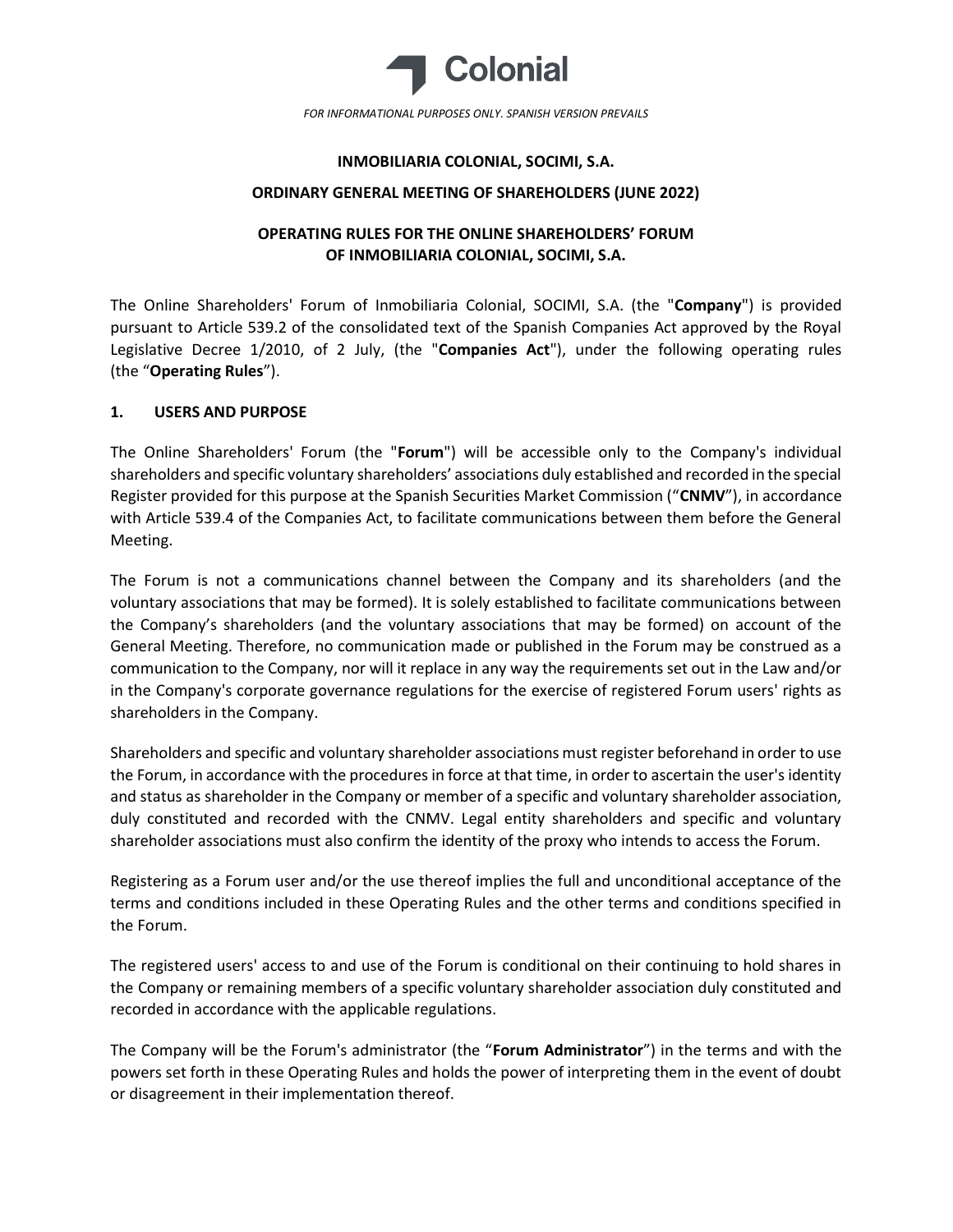

## 2. PURPOSE OF THE FORUM

Registered users may send, for publication in the Forum, communications relevant to the following subjects only:

- (a) Reasoned proposals on matters that are already included or intended to be included in the General Meeting's agenda.
- (b) Requests to adhering to such proposals.
- (c) Initiatives drawn up by shareholders to achieve a sufficient percentage of votes in order to exercise a minority right as provided in the Law.
- (d) Offers or requests for voluntary representation.

As provided for in article 519 of the Companies Act, the Company's shareholders who request the publication of a proposal as an addendum to the agenda, or a reasoned proposal on matters that are already included in the agenda of the General Meeting that has been called, must represent at least 3% of the share capital.

## 3. CONTENT OF THE COMMUNICATIONS

The use of the Forum by users should always comply in full with current regulations and with these Operating Rules. The following are expressly forbidden:

- (a) Making any communications that are not related to the purpose and aim of the Forum as set out in Operating Rules 1 and 2 above.
- (b) Smearing the reputation or the legitimate rights, goods and interests of the Company, of other registered users or of third parties.
- (c) Impersonating third parties or introducing the personal data or information of third parties without the informed consent of their owner.
- (d) Incorporating documentation or material without the due authorisation of the owners of the intellectual or industrial property.
- (e) Incorporating content or expressions that are discriminatory, racist, sexist, violent, xenophobic or otherwise degrading or offensive.
- (f) Incorporating any type of material that is inappropriate or contrary to the requirements of good faith.
- (g) Incorporating contents of any kind that are aimed at committing criminal, administrative or civil offences.
- (h) Carrying out any activity aimed at circumvening the technical restrictions established for the Forum or that entail damage, overload or impairment of the functioning of the Forum or the computer equipment of the Company, of its suppliers of computer services, of other registered users or of third parties.
- (i) Posting advertising messages of any type.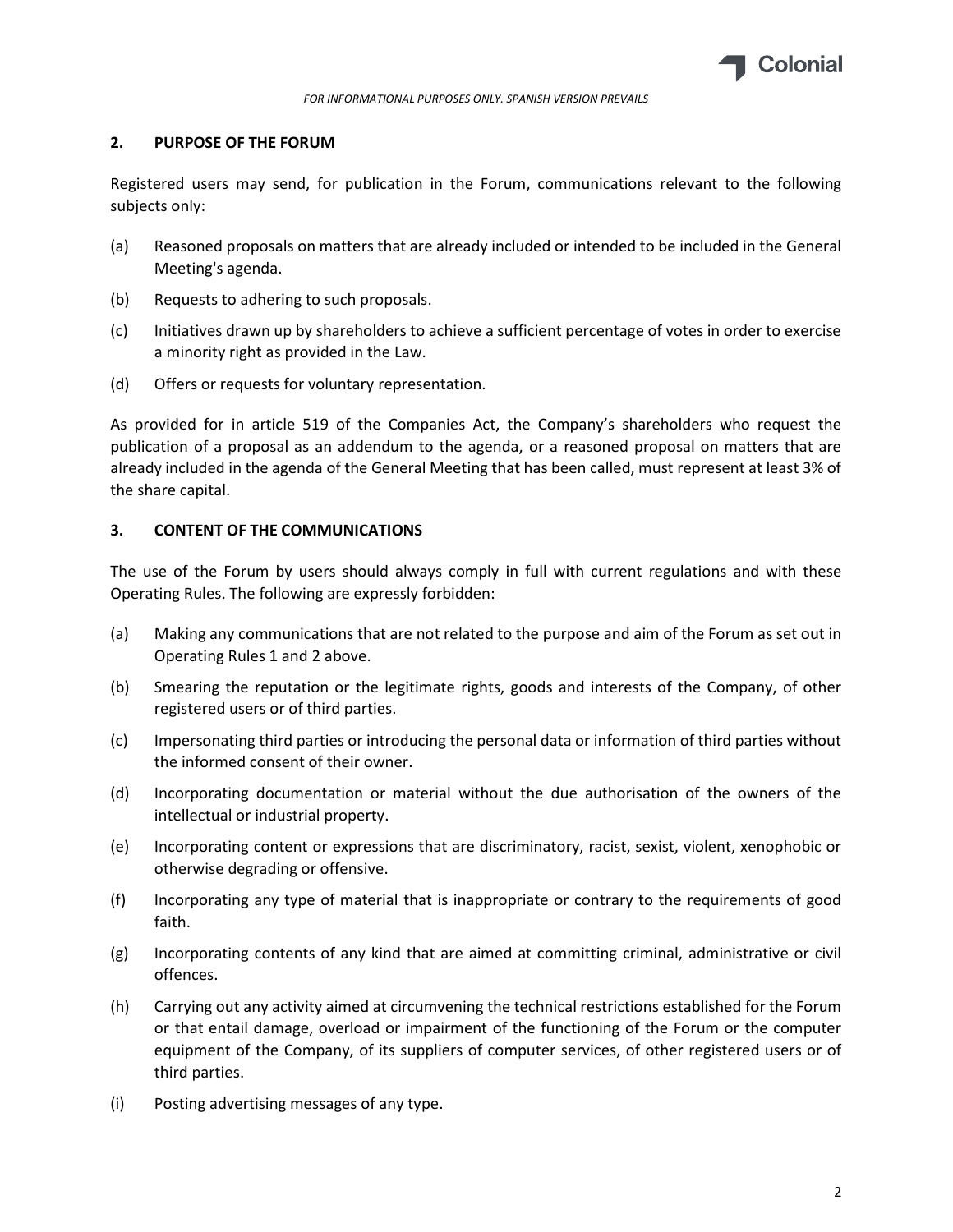

#### 4. PUBLICATION OF COMMUNICATIONS ON THE FORUM

Any registered user may send communications that comply with the provisions of Operating Rules 2 and 3 above, and these will be published by the Forum Administrator in accordance with the technical procedures in force at that time.

Requests to publish communications should be made using the forms available in the Forum for this purpose.

Before publishing it, the Forum Administrator will ensure that the communication complies with the Operating Rules. If such communication fails to comply with any of the Operating Rules, the Forum Administrator may, at its discretion, decline to publish it, withdraw it at any time if it has already been published or request any amendments or changes be made to such communication to adapt it to the Operating Rules.

## 5. PERIOD OF AVAILABILITY OF THE FORUM

The Forum will be available for use as of the call of the General Meeting of Shareholders in accordance with the provisions of the legislation in force and until the date scheduled for the General Meeting.

## 6. THE COMPANY'S RESPONSIBILITY

The Company will not be responsible for the accuracy, veracity, validity, legality or relevance of the communications sent by registered users, nor for the opinions expressed by them.

By virtue of accessing and/or using the Forum, every registered user declares that he/she is aware of and accepts that he/she makes use of the Forum under his/her sole and exclusive responsibility at all times.

# 7. DATA PROTECTION

The processing of personal data, their possible disclosure and the exercise of the rights provided under the data protection legislation will be governed by the Privacy Policy published on the Forum, which must be expressly accepted by the user upon registration.

#### Privacy policy and cookies

#### **Privacy Policy**

In compliance with the Regulation (EU) 2016/679 of 27 April 2016 on the protection of natural persons regarding the processing of personal data and on the free movement of such data, and Spanish Organic Law 3/2018, of 5 December, on the Protection of Personal Data and guarantee of digital rights, the Company, with Spanish Tax Identification Number A-28027399, informs you that the personal data provided when completing the forms available on the corporate website (www.inmocolonial.com) will be recorded in files for which the Company is the data controller, to establish, manage and supervise the functioning of the Forum under these Operating Rules and the applicable legislation.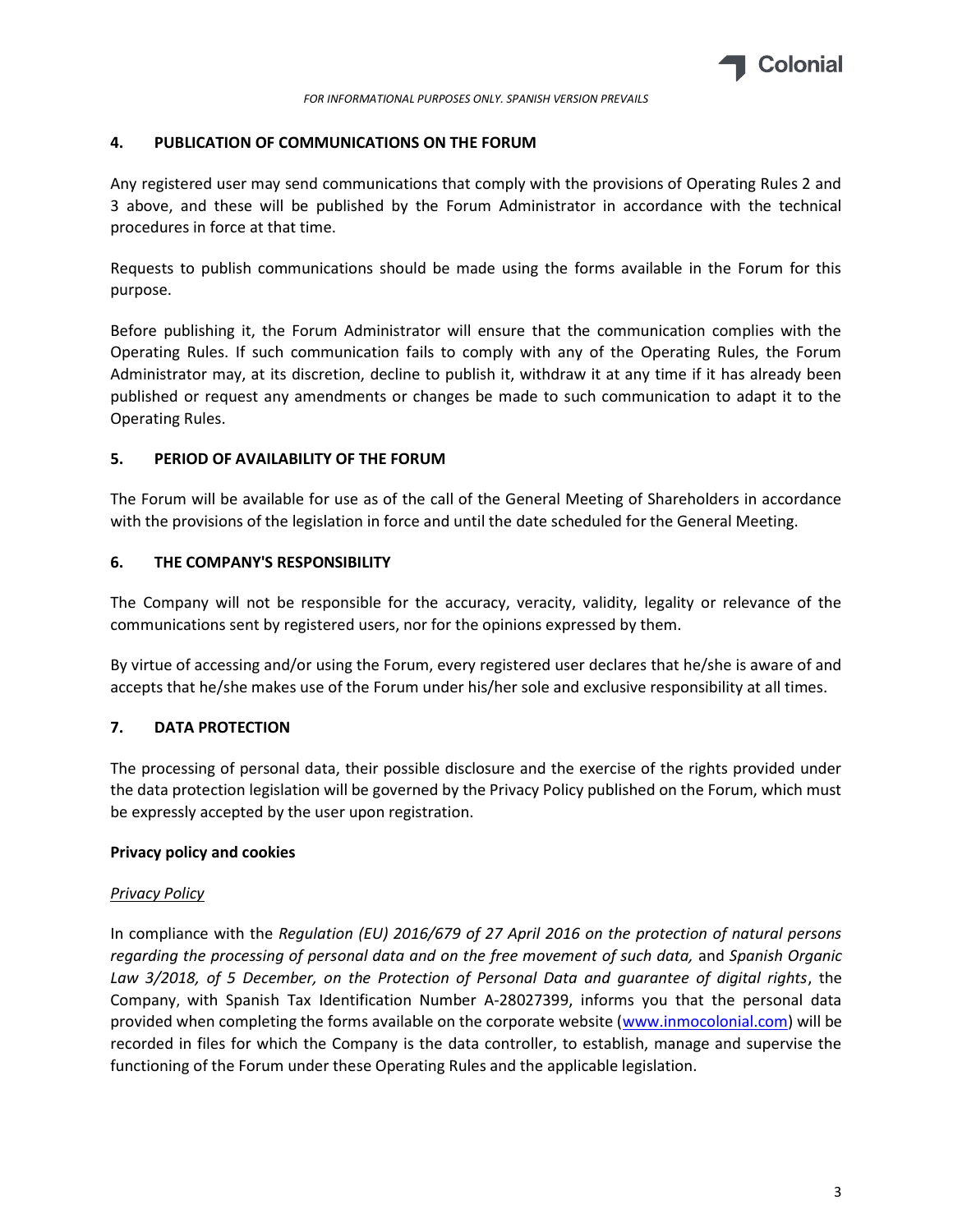

#### FOR INFORMATIONAL PURPOSES ONLY. SPANISH VERSION PREVAILS

The Company undertakes to treat personal data in complete confidentiality and to use them only for the purposes indicated. The data will not be assigned to other users without prior express consent. The failure to enter the personal data requested on the registration form may imply that the Company is unable to address your request. By accepting this policy, you acknowledge that the information and personal data collected is accurate and truthful.

The legal basis of the data processing is the compliance of the Company with the provisions of the Companies Act, as well as its legitimate interest in ensuring the appropriate management and maintenance of the Forum.

The data will be processed by the Company for as long as the Forum remains active. The data will be kept for a maximum period of 6 years from the date of the General Meeting of Shareholders, in order to meet any responsibilities that may arise for the Company on account of the processing.

The users of the Forum have the right to access, rectify, delete and object to the processing of their data, as well as to exercise all other rights set forth in current data protection legislation with the scope and limitations provided for in such legislation. To do so, they should write to the Company by post, with Ref. Data Protection (Protección de Datos), to Paseo de la Castellana 52, 28046 Madrid, or by e-mail to forodeaccionista@inmocolonial.com. Furthermore, Forum users may write to the Company by email, ucnormativo@inmocolonial.com.

We wish to inform you that the Company has implemented the appropriate technical and organisational measures to ensure the security of your personal data and prevent them from being altered, lost and processed and/or accessed without due consent, bearing in mind the state of the technology, the nature of the data stored and the risks arising from human action or from the physical and natural environment to which they are exposed. The above is in accordance with the provisions of current legislation on personal data protection.

Should the data subjects consider that their information has been wrongfully processed or their rights have not been duly observed, they may file a claim before the Spanish Data Protection Agency (www.aepd.es).

#### Cookies policy

The Company's corporate website (www.inmocolonial.com) uses its own cookies. Cookies are small data files generated by the user's computer that allow the Company to know and process the following information:

- The date and time the user last visited the corporate website.
- The security elements required to control access to restricted areas.

The use of these cookies does not require the user's consent. If the user blocks the cookies or deletes those already installed, he/she will not be able to use all the functionalities of this website (in particular, access to restricted areas). Users may object to the use of cookies by changing the settings in their browser.